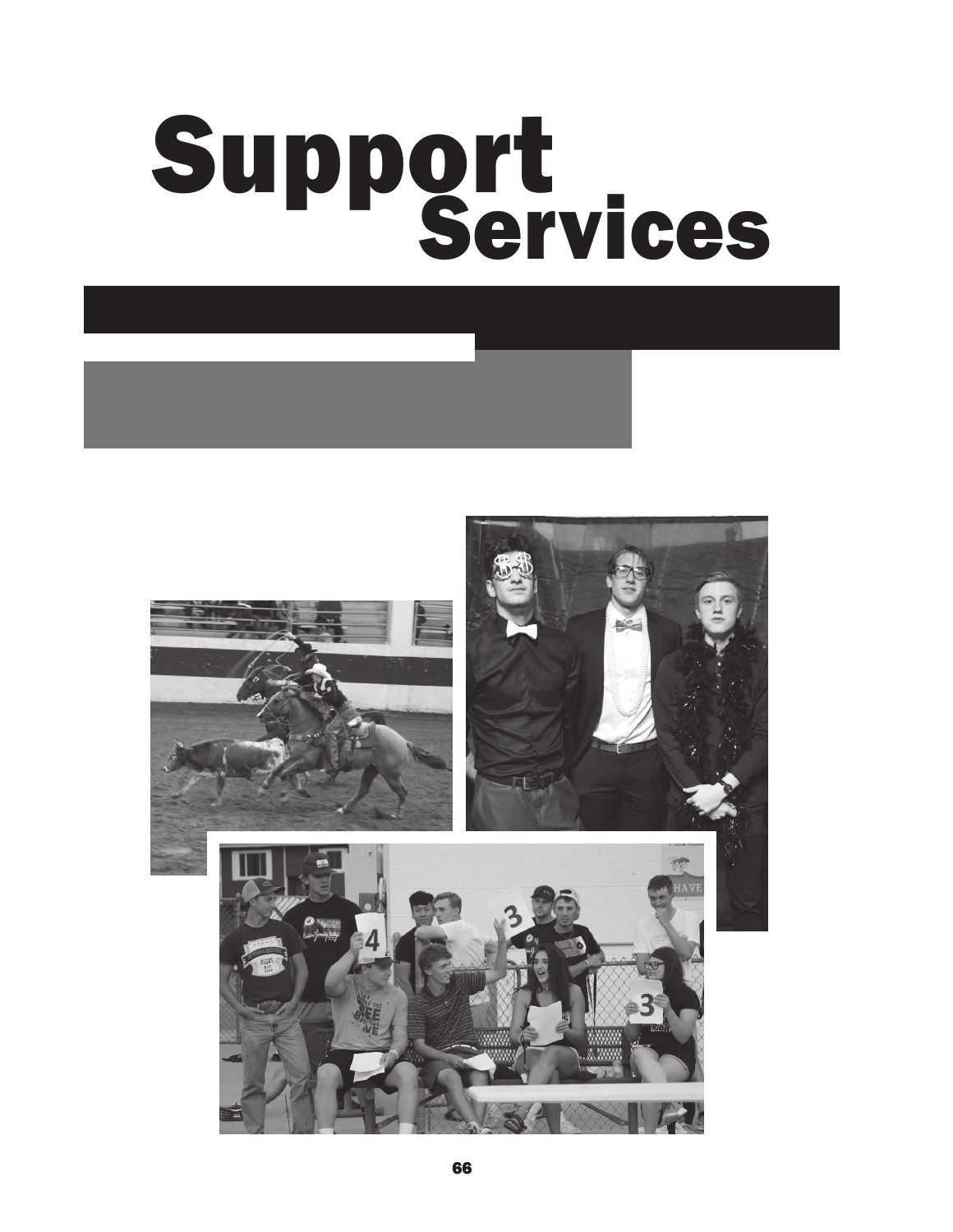# Instructional Support Services

Instructional Support Services is composed of the Center for Testing and Career Services, the Library, the Student Success Center, the Instructional Technology Center, Adult Learning Skills Lab, and Computer Services.

Instructional Support Services provide diverse assistance to the college faculty, students, staff, and community. Learning is both a product and process. Within these areas are a consortium of specialists working toward the improvement of learning on campus.

# Center for Testing and Career Services

The Testing Center offers proctoring of the following exams: Make-up exams for instructors, as well as online tests for EWC and other colleges; ETS Proficiency Profile; College Level Examination Program (CLEP) and DANTES Subject Standardized Test (DSST) credit by examination testing; High School Equivalency Certificate exams (High School Equivalency Test – HiSET); ACT College Entrance exams; ACCUPLACER Placement Exams; ACT WorkKeys; Health Occupational Aptitude Exam (HOAE); Test of Essential Academic Skills (TEAS); and professional certification exams through Castle Worldwide and Pearson View, and pre-hire exams through the PSI/PAN Assessment Network. The Center also provides American Disabilities Act accommodations for qualifying students. The Center is a member of the National College Testing Association (NCTA) and adheres to the NCTA's Professional Standards Guidelines.

All testing is by appointment only. For more information or to make appointments, contact the coordinator in the Tebbet Building Room 133 or by phone at 307.532.8288.

Career Services - The Center offers assistance in job searching, writing resumes, developing interview skills, and information on employer expectations and success on the job. The Career Center is a member of the Wyoming College Consortium through the College Central Network, which gives students access to local, regional, and national job boards, and provides resume and e-portfolio building tools. For more information or to make appointments, contact the coordinator in the Tebbet Building room 133 or by phone at 307.532.8288.

# Library

Located in the Tebbet Classroom Building, the Library is an attractive, central facility for research and study. The Library plays a vital role in the educational mission of Eastern Wyoming College. Resources are selected to support the instructional and recreational needs of the College and community. The Library also has access to online databases, on and off campus, through the Internet, all of which make the EWC Library part of the world-wide library community. It is open during the day, 4 evenings a week and on Sundays. When classes are not in session, library hours will be posted. Library personnel are available to assist patrons with their informational needs and to offer bibliographic instruction. For materials not available at the EWC Library, access is provided through interlibrary loan. For the convenience of library patrons, a coin operated photocopier is available as well as a microform reader/printer and a fax machine. The Library operates under the Library Bill of Rights which guarantees the unbiased provision of materials and protects patron privacy.

# Student Success Center

The Student Success Center is where all Eastern Wyoming College students can get help from a trained student-tutor in most areas of study. Check the schedule posted every spring and fall to find a tutor that's right for you. No appointment necessary – just drop by. The Center is located in Tebbet 140, directly below the Library.

The Student Success Center can:

- provide tutors for most EWC courses
- set up study groups
- host review sessions
- advise students on study skills

Students can also call the Student Success Center toll-free. Just dial 866.392.3478 to talk to a tutor.

All EWC students have **free access 24/7** to the online tutoring service NetTutor. NetTutor can be reached via Canvas.

All services are free to EWC students.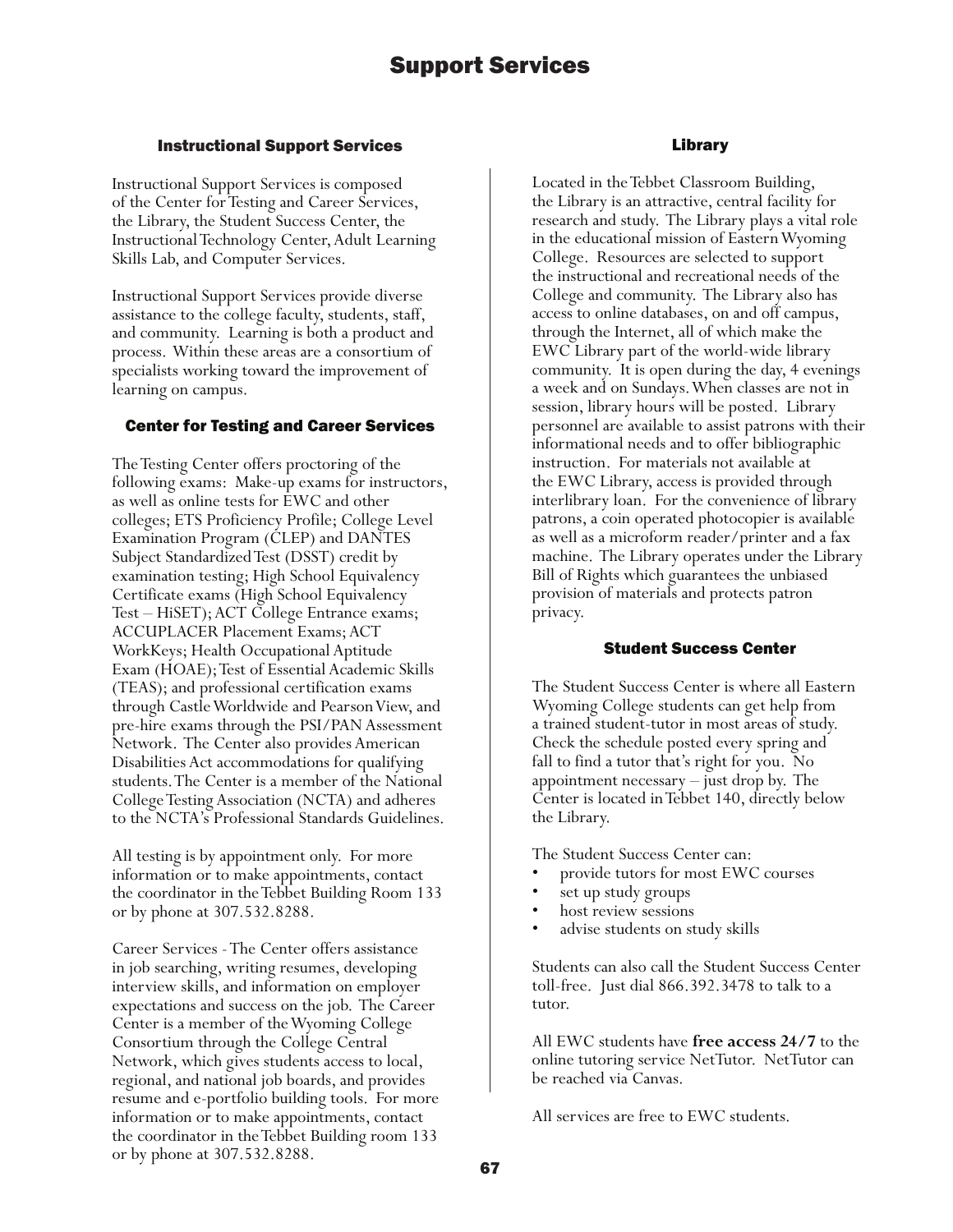# Support Services

### Instructional Technology

The purpose of this department is to support faculty as they develop distance learning courses and expand distance learning offerings. This department works closely with the Distance Learning committee and faculty members. With training in instructional design (curriculum planning) and delivery, primary support is for the technology of distance learning. Services include: consultation for course planning and delivery, support for distance delivery via online Internet systems, consultation and support for adding web components to traditional and non-Internet distance education courses, training in distance delivery strategies and technologies, and training to use campus classroom technology. The department also provides faculty access to graphic, audio, and video production and editing.

#### College and Career Readiness Center

The Center has locations throughout the EWC service area and all classes are free to the public. Programs of study begin with a 'Student Success' course which includes testing, cognitive learning, PowerPath screenings, career explorations, and employability/work readiness skills. Upon completion of this course, participants begin a program of study utilizing individual career pathways and curriculums aligned to the College and Career Readiness standards. Throughout the program, participants employ participatory learning strategies, participate in flipped classrooms, prepare for postsecondary education and/or workforce, learn the social capital skills necessary to become gainfully employed, and are offered the opportunity to participate in job shadowing, internships, and/or apprenticeships whenever possible.

Curriculums utilize evidence based research methodologies and individualized study plans for people from the age of 16 and beyond. Distance learning opportunities are also available through State approved platforms.

The Center offers tailor made Bridge programs, on demand, Professional Development courses for local employers, Transitions to College, Concurrent enrollments in postsecondary education, instruction in career pathways tracks, workforce literacy, English Language Acquisition, and high school equivalency preparation.

Enrollment in the program begins by contacting the local instructor as indicated below. The web address is ewc.wy.edu. Click on the link to Academics and then to the College and Career Readiness Center.

#### Torrington Hours:

Monday & Wednesday: 7 am to 7:30 pm Tuesday & Thursday: 7 am to 5:00 pm Fridays: 7 am to 4:00 pm

Outreach

Outreach hours vary from site to site. Contact information is available from each EWC outreach coordinator or on the EWC website.

#### Computer Services

The Computer Services Department provides a wide range of services to the students and staff of Eastern Wyoming College. All classrooms are equipped with multimedia systems for enhanced learning opportunities. Classroom labs are provided with current hardware and software to support academic instruction in accounting, business studies, word processing and curriculum-specific training. Student labs are available in the residence halls and classroom buildings, with extended hours of operation evenings and weekends in the Student Center and Library.

High speed internet access is provided to users on the Torrington and Douglas campuses in both wired and wireless formats. Residence halls provide both wired and wireless internet access in the student rooms.

Eastern Wyoming College provides similar, but more limited, computer access and internet services to students enrolled at the Guernsey, Glenrock, Hulett, Lusk, Moorcroft, Newcastle, Sundance, Wheatland and Upton outreach sites, in partnership with host agencies.

The guidelines for ethical and proper use of computer resources by students are outlined in the Student Handbook. Improper use of these resources may result in suspension of access privileges, student probation, suspension or dismissal.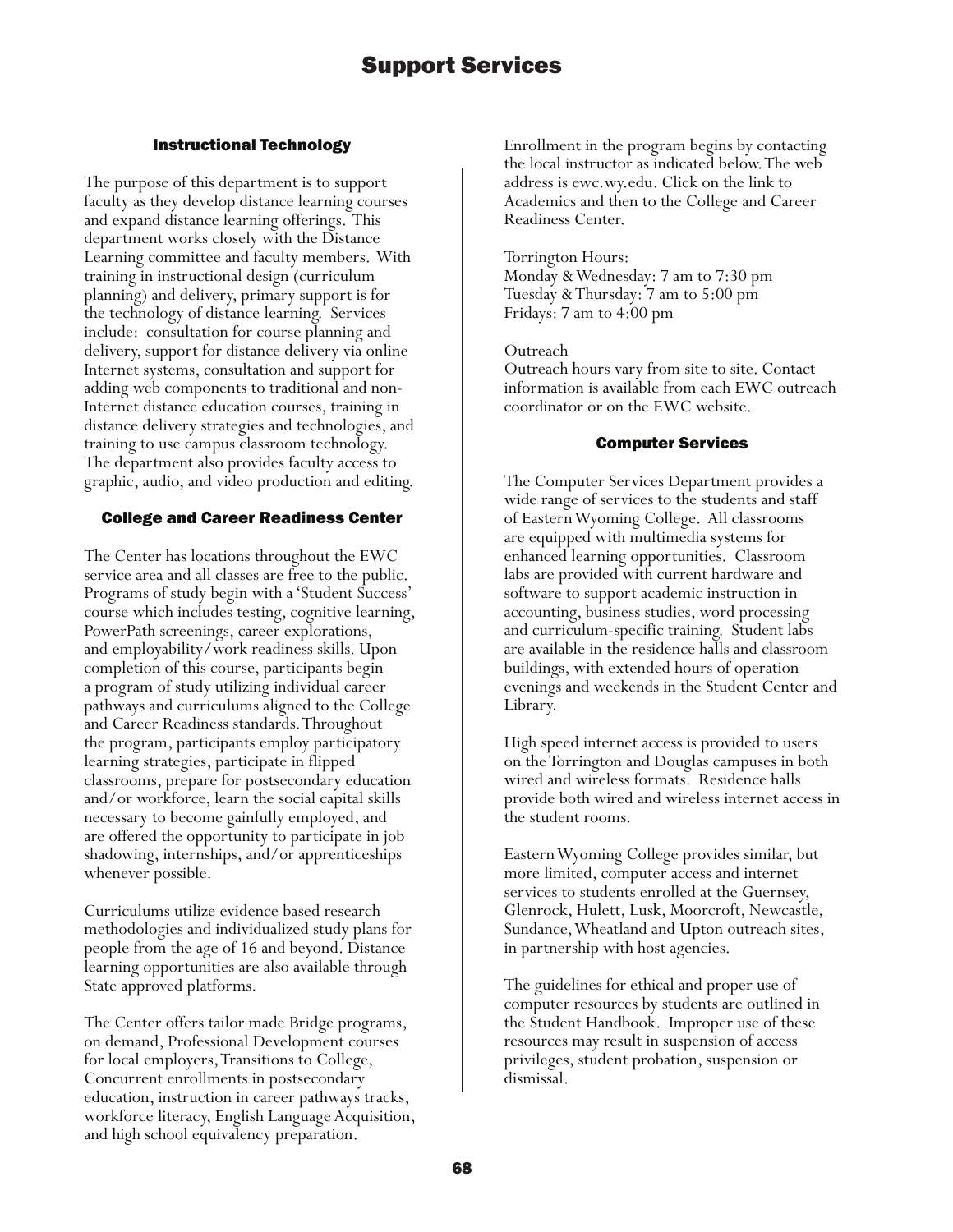# Support Services

#### GEAR UP

**G**aining **E**arly **A**wareness and **R**eadiness for **U**ndergraduate **P**rograms (**GEAR UP**) was first proposed by President Clinton in his 1998 State of the Union address and was enacted with broad bipartisan support in October 1998. This discretionary, education grant program is designed to increase the number of income-eligible students who are prepared to enter and succeed in postsecondary education.

Wyoming received its first GEAR UP grant in 2005 and received its current 7-year grant in 2011. It is a statewide grant that serves a minimum of 2,000 students in grades 7th-12th as well as first-year college students. Students are eligible if their families qualify for the federal free or reduced lunch program. The grant is administered by the office of Student Educational Opportunity (SEO) in the Division of Student Affairs at the University of Wyoming and partners with Wyoming's community colleges and the Wyoming Department of Education.

- Services provided include:
- Academic tutoring
- Career exploration and advising
- College campus visits
- Summer academies
- Peer mentoring
- Support in completing college and scholarship applications

GEAR UP Wyoming also provides professional development, through a partnership with the Wyoming Department of Education, to 7th-12th grade teachers aimed at increasing student academic performance and supporting a college-going culture in Wyoming. Please visit the Professional Development page for more information on the professional development provided by GEAR UP Wyoming.

GEAR UP Wyoming is funded through a grant from the U.S. Department of Education.

#### Counseling Services

#### Personal Counseling

A student's success in college is to a large degree dependent on his/her ability to adjust to the total college environment – academically, socially, personally, and emotionally. The Counselor at Eastern Wyoming College, through individual counseling and/or group counseling, is available to assist in these areas. The primary goal of Counseling Services is to help EWC students mature toward independence, health, and stability.

Parents, faculty, students, and staff are encouraged to utilize EWC Counseling Services by referring students in need of assistance. In some cases, students will be referred to other agencies or service providers best qualified to assist with the defined issue.

#### Disability Services

EWC is committed to providing information, accommodation services, and agency referral to students with any type of documented physical, cognitive, or psychological disability.

#### Goal:

To promote the independence and self-sufficiency of students with disabilities, and encourage the provision of equal opportunities and access in education for students with disabilities at Eastern Wyoming College as mandated by Section 504 of the Rehabilitation Act of 1973, the Americans with Disabilities Act of 1990 (ADA), and the ADA Amendments Act of 2008.

#### Services Available:

- Interpreter, Reader, and Recording Services
- Advocacy with Faculty and Staff
- Test-Taking Accommodations
- Assistance with Study Skills, Note-Taking, and Test Preparation
- Career, Academic, and Personal Counseling
- Tutoring Services
- Educational Technology Loan Assistance

#### Eligible:

Any student enrolled at Eastern Wyoming College who has a documented physical, cognitive, and/ or emotional disability is eligible for assistance.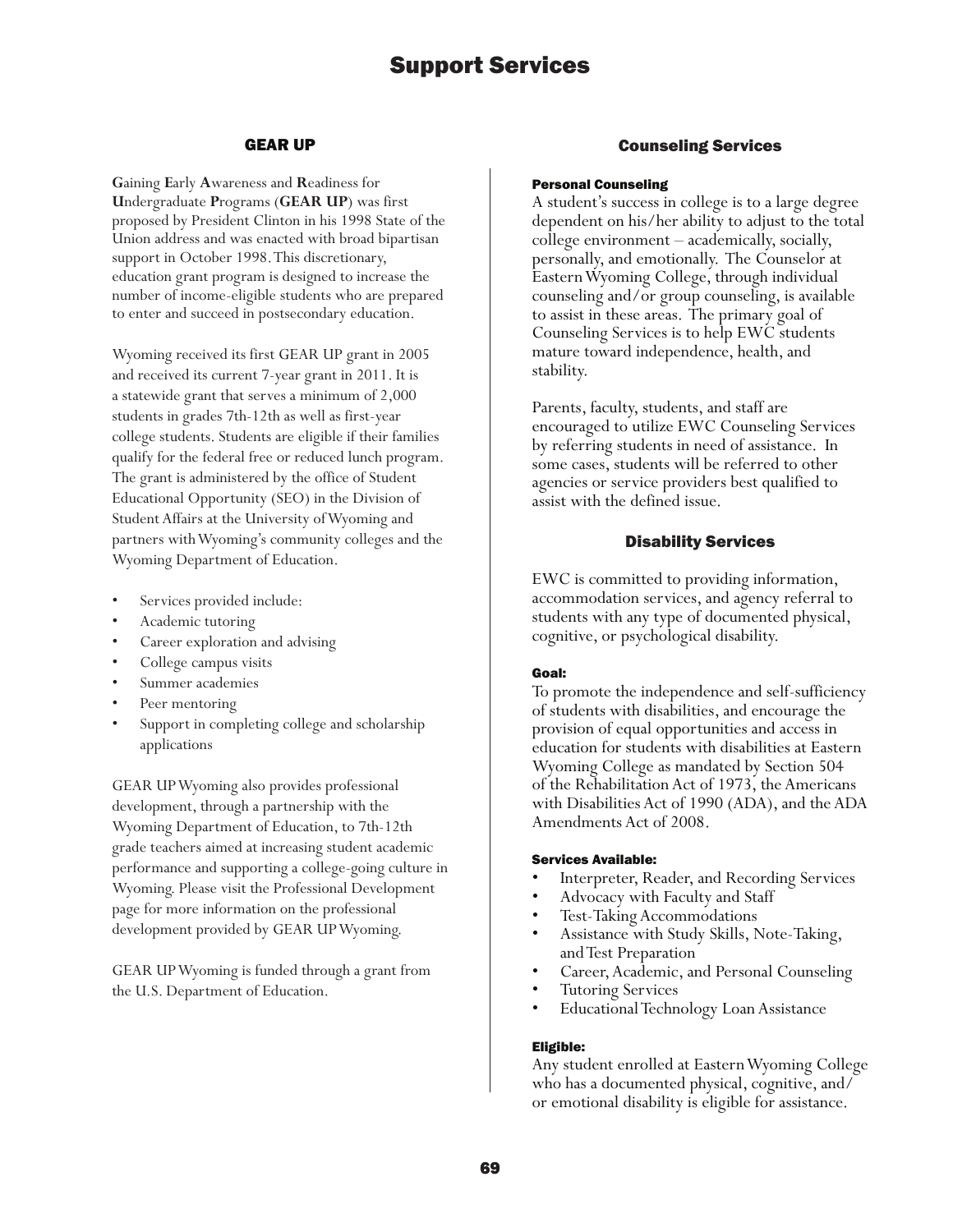#### Contact:

Coordinator of Counseling & Disability Services Eastern Wyoming College 3200 West C Street Torrington, WY 82240 307.532.8238

or

ADA Coordinator/Director of Human Resources Eastern Wyoming College 3200 West C Street Torrington, WY 82240 307.532.8330

TTY: via WY Relay 1.800.877.9965

# Bookstore Information

The EWC bookstore has supplies for all the students' daily needs, whether it be books, pens, calculators, health and beauty supplies, dorm supplies, or even if they need a snack or beverage between classes. The store has a great selection of EWC apparel and gift items.

Students will need to bring in their schedule to shop for their books in the store (Students using their financial aid to purchase books will need to use their EWC student ID). All books will be in alphabetical order by class and section. We encourage the students to go online and order their books and school supplies at www.ewcbkstr.com. Simply click on the textbook icon and type in your class and section and the website will take the student to the books that they will need for the class. This page offers ISBN information as well as prices and purchase or rental options. The student may have their books and school supplies shipped to their home or have them shipped to the store for pick up. Shopping online is a stress free way for the student to get the right book and all their school supplies without having to stand in line during the busy first week of classes. If we are out of the book that the student needs for their class at the store, no problem, our Ordering Management System will search every Follett store in the country to find their book. Book returns are allowed until the last day a student may drop or add a class for full refund. Store hours are August 26th - 30th and January 14th - 31st, Monday - Friday, 8 am - 5 pm. Rest of the school year store hours are Monday - Thursday, 8 am - 5 pm, Friday, 8 am - 1 pm.

#### Outreach Program

The college works cooperatively with all public schools in the six-county service area in Eastern Wyoming to provide a wide variety of classes, programs, activities, and services. Many of the high schools offer concurrent enrollment classes. Concurrent enrollment is an option whereby high school students may earn college credit while taking classes in their high schools from instructors who have been approved by EWC. Students may also take dual enrollment classes whereby they enroll in distance learning classes that are taught by EWC faculty. To be dually enrolled, the high school must approve the credit for the high school curriculum. In addition, the college has outreach coordinators in most communities in the six-county service area. These coordinators plan and coordinate credit and non-credit classes in their communities. The college has a branch campus in Douglas which offers day and evening courses emphasizing general education, business, health technology, nursing, education, social sciences and computer applications, and workforce development classes. For more information check out our web site at ewc.wy.edu.

Eastern Wyoming College offers quality education to every part of our service area and through online education, everyone can have an opportunity to take college credits classes and earn a degree. We offer courses in many core areas, including general education, health technology, business, computer applications, nursing, criminal justice, education, social sciences and human development.

The Associate of Arts Degree, the Associate of Science Degree, the Associate of Applied Science Degree, or certificates may be earned entirely off campus providing the student earns a minimum of twelve hours from Eastern Wyoming College and completes the curriculum requirements of a selected major.

#### For questions about outreach please contact:

Associate Vice President for Outreach and Academic Services at 307.532.8346.